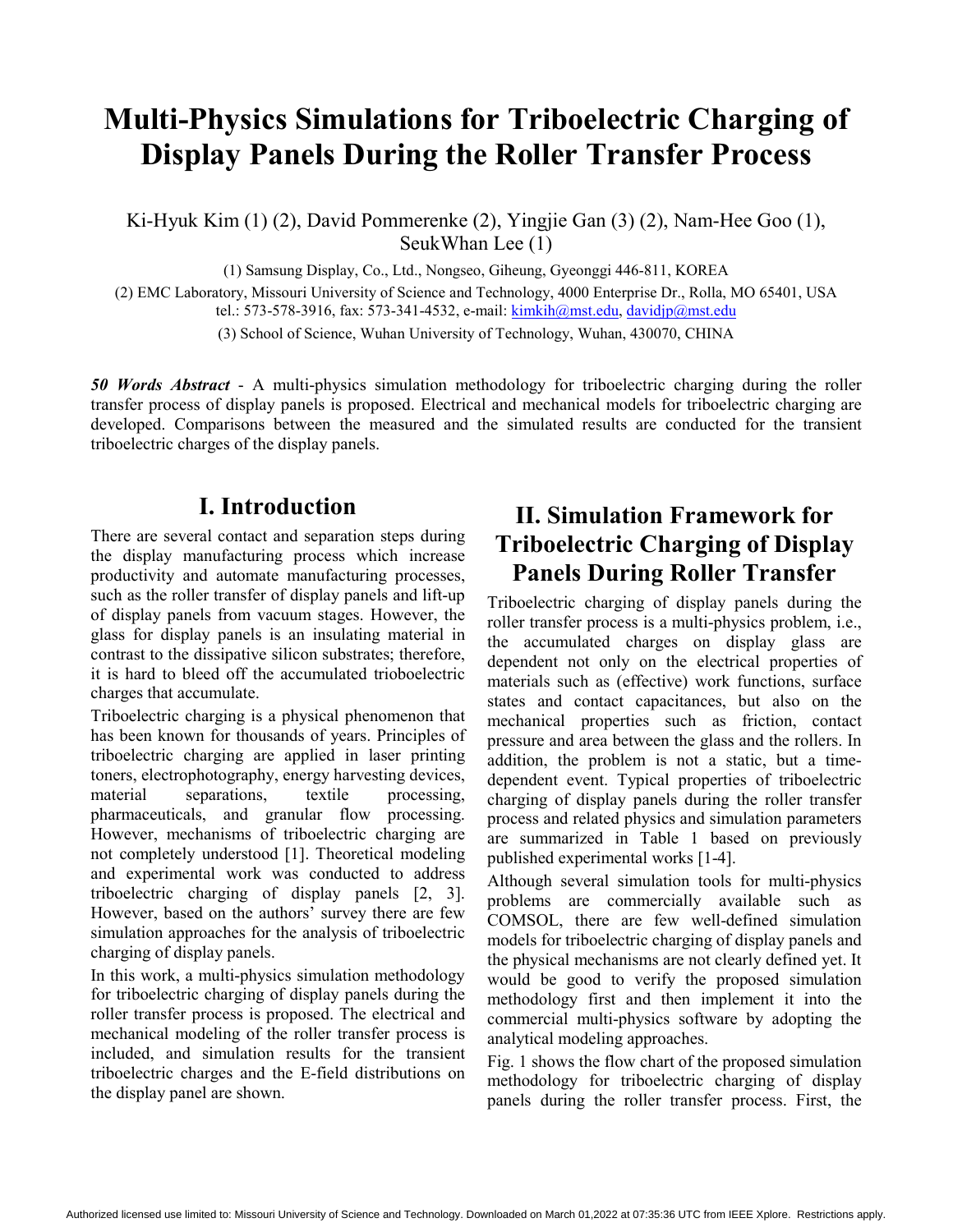electrical and the mechanical properties of the glass and the rollers such as (effective) work functions, empirical parameters for triboelectric charging, dimensions and velocities of the roller transfer system, Young's moduli and passion ratios, and so on are required to calculate the number of contacts, the contact area between the glass and the rollers, and the triboelectric charges at a given time. The triboelectric charges consist of contact and separation and frictional charges which are explained in this section. The variations of the roller diameters due to manufacturing tolerances and wear out are not considered in this work. The electrical and mechanical calculations are repeated until the charge calculation time is equal to the given E-field calculation time. After finishing the calculation of the charge distribution on the bottom of the display panel, the Efield distribution is calculated using a 3D electrostatic field simulator.

| Table 1: Properties of Triboelectric Charging of Display Panels |
|-----------------------------------------------------------------|
| During Roller Transferring Process                              |

| <b>Property</b>                                                                                                              | <b>Related</b><br>physics                                      | Parameter                                        |
|------------------------------------------------------------------------------------------------------------------------------|----------------------------------------------------------------|--------------------------------------------------|
| $Q \uparrow$ as $V_{tran} \uparrow$<br>, $V_{tran}$ : transfer velocity                                                      | Frictional<br>charging/<br>Distance [2, 3]                     | Vtran                                            |
| $Q\uparrow$ as $t_{acc}/t_{dec}$<br>, $t_{\text{acc}}/t_{\text{dec}}$ : acceleration/<br>deceleration time                   | Frictional<br>charging<br>(not clearly<br>explained)<br>[2, 3] | $t_{\rm acc}$ and $t_{\rm dec}$                  |
| Q (insulating, large $d_{\text{roller}}$ ) ><br>Q (dissipative, small droller)<br>, $d_{\text{roller}}$ : diameter of roller | Different roller<br>resistance [2]                             | d <sub>roller</sub> and<br>Types of<br>materials |
| Q↑ as Area↑                                                                                                                  | Contact area [1]                                               | Mass of<br>glass                                 |

### **A. Modeling for Triboelectric Charging of Display panels**

#### **1. Modeling of Electrical Properties**

Although the phenomenon of triboelectric charging has been described even in ancient times, there are few well-defined physical models for triboelectric charging between insulating materials. Triboelectric charging between metals or metal-to-insulator materials are well explained using the concept of work functions or effective work functions; however, many different charging mechanisms have been proposed such as electron transfer, ion transfer, and material transfer in order to physically explain triboelectric charging between insulating materials [1].



Figure 1: Proposed Simulation Methodology for Triboelectric Charging of Display Panel during Roller Transfer.

In this work, empirical modeling approaches [1, 4] are adopted to model the triboelectric charging: the empirical model consists of the charge transfer and the discharge terms, and requires experimental data to fit its coefficients. The driving force for the charge transfer is the difference in surface voltage between two materials and charges on the materials. The equation for net charge transfer is derived as [1]

$$
\frac{dq}{dn} = \frac{dq_c}{dn} + \frac{dq_l}{dn}
$$
  
= -\left(k\_c \cdot k\_i \cdot C\_c + \frac{k\_l}{f}\right)q + k\_c \cdot C\_c \cdot V\_c \t(1)

where *n* is the number of contacts;  $q_c$  and  $q_l$  are the generated and the leakage charges of the triboelectric charging process, respectively;  $C_c$  is the contact capacitance between two materials;  $V_c$  is the (effective) work function difference; *f* is the frequency of the triboelectric charging process; and  $k_c$ ,  $k_i$ , and  $k_l$ are proportional constants for the generated, the leakage, and the image charges, respectively. Solving (1) with the initial condition  $q=q_0$  when  $n=0$ , gives the following equation,

$$
q(n) = q_0 exp\left(-\frac{n}{n_0}\right) + q_\infty \left\{1 - exp\left(-\frac{n}{n_0}\right)\right\} \tag{2}
$$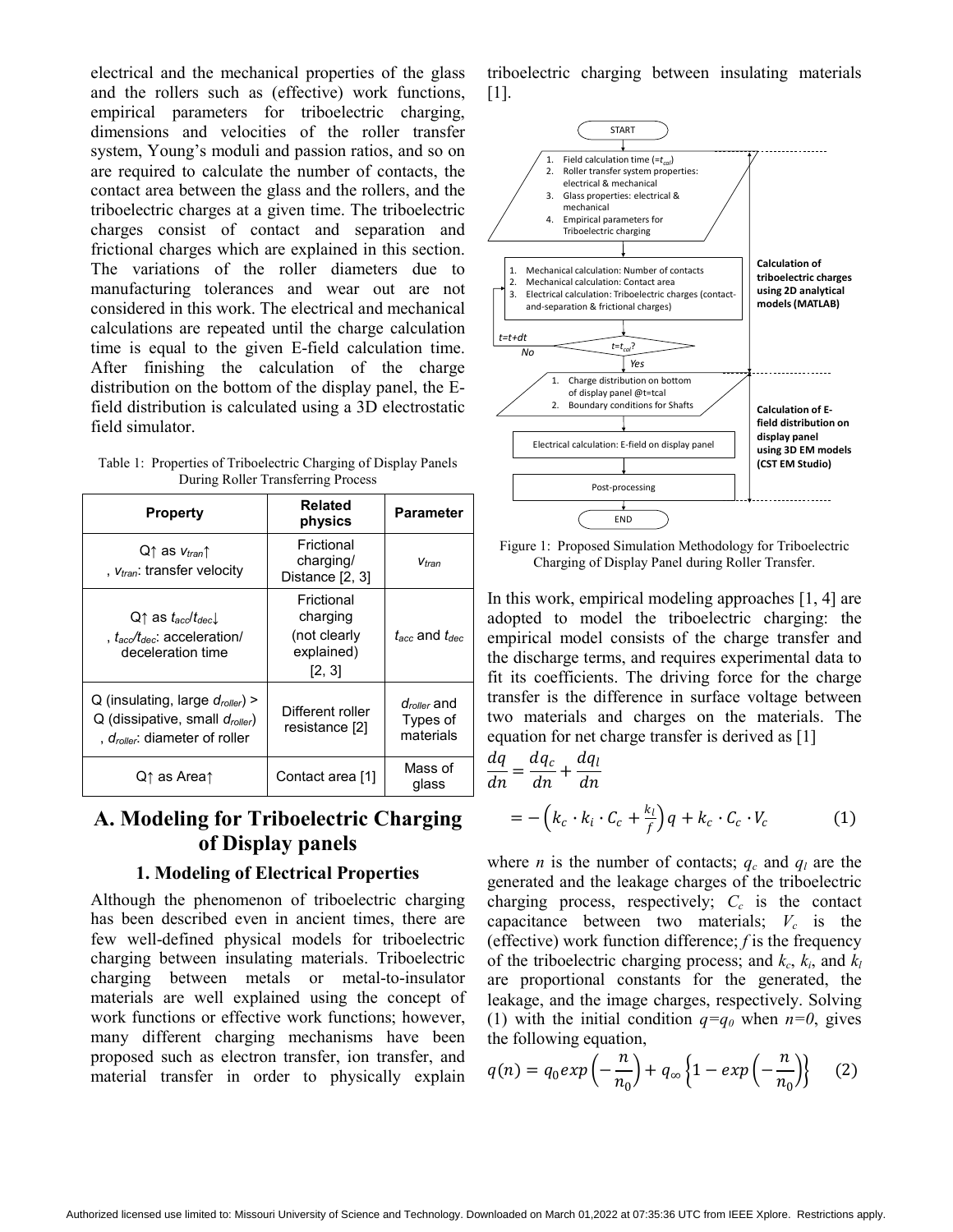which is used to calculate the triboelectric charges between the glass and the rollers, where  $n_0$  is the characteristic number of the triboelectric charging, *q0* is the initial charges on the glass, and  $q_\infty$  is the saturated charges on the glass. Both the characteristic number of triboelectric charging and the saturated charges are functions of the capacitance between two materials, the contact area, the frequency of the triboelectric charging process, and the (effective) work function differences as shown in (3) and (4)

$$
n_0 = \frac{1}{k_c k_i C_c + \frac{k_l}{f}}, q_\infty = \frac{V_c}{k_i + \frac{k_l}{k_c C_c f}} (3) - (4).
$$

It is important to note that the proportional constants  $k_c$ ,  $k_i$ , and  $k_l$  are empirical parameters and the contact area between two materials should be known in order to calculate the capacitance between them.

Equations  $(1)$ – $(4)$  were originally developed to describe the electrification by impact of a sphere on a plane, and Fig. 2 shows the conceptual analogy between the electrification by the impact of the sphere and by the roller transfer process. The  $(n-1)^{th}$ ,  $n^{th}$ , and  $(n+1)^{th}$  rollers simultaneously contact the display panel and shift left with the frequency of  $v_{trans}/d$ , where  $d$  is the spacing between the shafts, and  $v_{tran}$  is the transfer velocity of the glass. The contact frequency of a specific location on the glass from the  $n^{th}$  to  $(n+1)^{th}$  rollers is equal to  $v_{trans}/d$ .



Figure 2: Conceptual Analogy between (a) Electrification by Impact of Sphere and (b) Electrification by Roller Transfer.

The E-field distribution on the display panel is calculated by numerically solving the 3D Poisson's equation with the boundary conditions of the charge distribution on the bottom of the display panel and the grounding conditions of the shafts. A commercially available 3D solver, CST EM Studio, was used in this work. It was assumed that the charges do not move on the surface via surface discharges.

#### **2. Modeling of Mechanical Properties**

The transmission of the glass on the roller transfer system is based on the rolling contact between the rollers and the glass. In the rolling contact, the contact area is divided into two domains: a sticking domain with the length of *2a′* and a slipping/skidding domain with the length *(2a-2a′)*. In the sticking domain, the relative velocity at the contact  $v_{tran}$ - $R\omega$  is zero, which means the pure rolling condition (static friction). In the slipping/skidding domain, the relative velocity is a nonzero value, which means the slipping condition (dynamic friction). In other words,

$$
|\tau(x,t)| \begin{cases} <\mu p(x,t), x \in \{\text{stick}\} & (\text{static frict.})\\ = \mu p(x,t), x \in \{\text{slip}\} & (\text{dynamic frict.}) \end{cases}
$$
(5)

$$
v_{trans} \begin{cases} = R\omega \text{ (pure rolling, static friction)} \\ > R\omega \text{ (skidding, dynamic friction)} \\ < R\omega \text{ (slipping, dynamic friction)} \end{cases} \tag{6}
$$

where *2a* is the contact length of two cylinders with parallel axes from the Hertzian equation,  $\tau(x,t)$  is the tangential stress distribution,  $p(x,t)$  is the Hertzian pressure distribution,  $\mu$  is the friction coefficient according to the friction law of Coulomb,  $\omega$  is the angular velocity, and *R* is the radius of the rollers [5, 6].

The ratio of each domain in the contact area depends on the relative velocity at the contact, and the areas of each domain are calculated using (7) and (8)

$$
A_{sticking} = 2a'w_{roller}
$$
  
=  $2\left(a - \frac{R}{\mu} \left| \frac{v_{trans} - \omega R}{v_{trans}} \right| \right) \cdot w_{roller}$  (7)

 $A_{slipping / skidding} = A_{Hertzian} - A_{sticking}$ 

$$
= \sqrt{\frac{16F_nR'}{\pi E'}} \cdot w_{roller} - A_{sticking} \quad (8)
$$

where  $F_n$  is the applied load,  $R'$  is the combined radius, *E′* is the combined elasticity modulus, and *w<sub>roller</sub>* is the width of the rollers [5, 6]. The number of rollers beneath the glass is calculated every time, and then the force due to gravity is divided by the number of rollers to calculate  $F_n$ . Under pure rolling, i.e., the rolling without slipping condition  $(v_{tran} = R\omega)$ , the area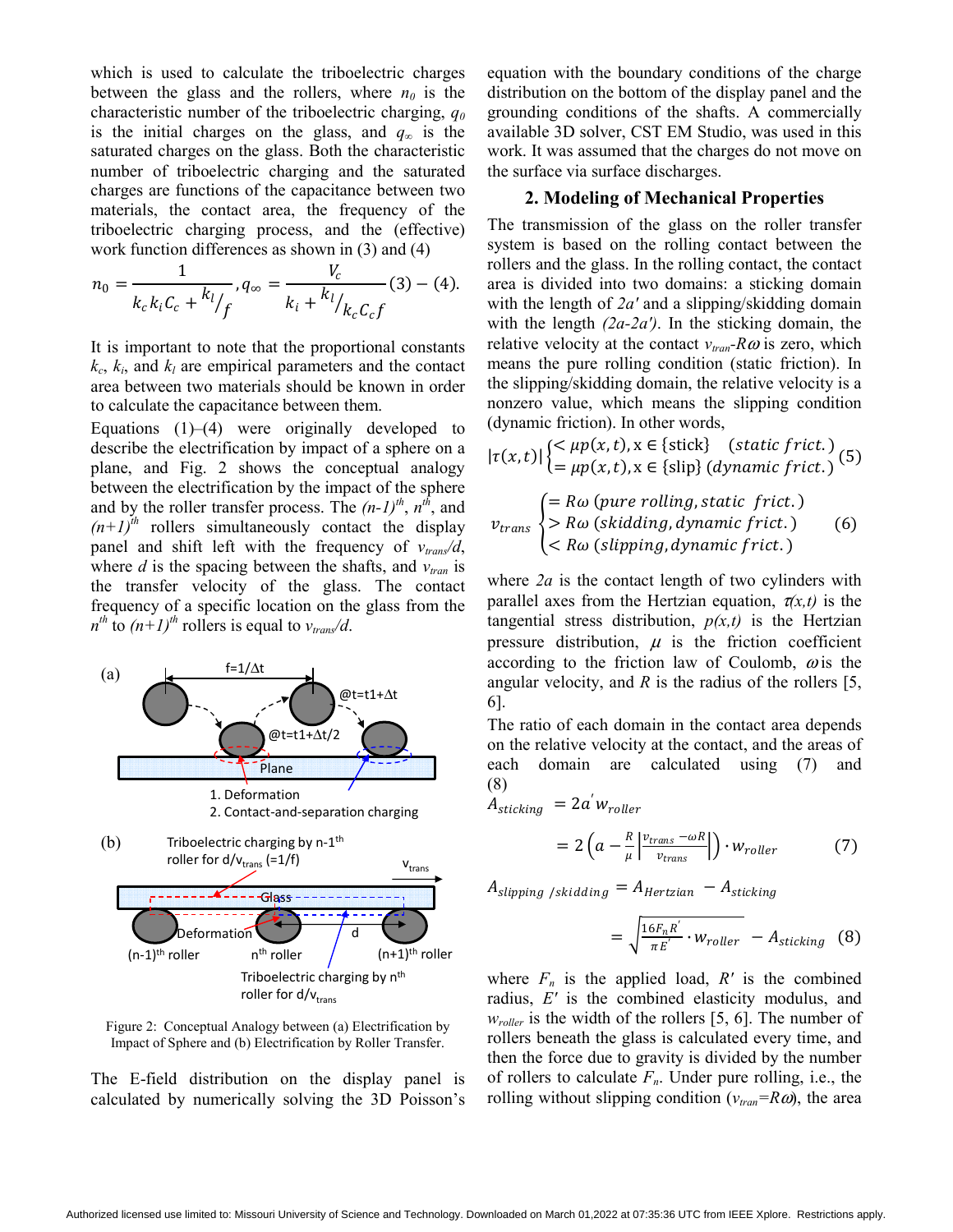of the sticking domain is equal to the Hertzian contact area, while the area of the slipping/skidding domain grows with increasing the relative velocity at the contact until it encompasses the entire contact area.

Because the skidding/slipping may stain the surface of the glass and cause display failures, the translational (transfer) and circumferential velocity should be under control in order to minimize the skidding/slipping during the display manufacturing process. However, the relative velocity at the contact inevitably increases/decreases during either acceleration ( $v_{tran} < R\omega$ ) or deceleration ( $v_{tran} > R\omega$ ) of the transfer velocity at both the beginning and the end of the roller transfer system, or during transfer velocity changes between two manufacturing units. Fig. 3 shows the conceptual diagram for the relative velocity at the contact and the corresponding contact areas of the sticking and the slipping/skidding domains during the roller transfer process of the display panels.



Figure 3: Conceptual Diagram for Relative Velocity at Contact and Contact Areas of Sticking and Slipping/Skidding Domains during Roller Transfer Process of Display Panel.

Triboelectric charges tend to increase as the acceleration/deceleration time of the transfer velocity decreases, or when there is a transfer velocity difference between manufacturing units as shown in Table 1 [2, 3]. There are still arguments on the physical causes of the increased charges, and potential reasons are increased contact area for charge transfer, localized frictional heating, material transfer, and so on [7–9]. In [9], the authors experimentally showed the effects of the contact area and the relative velocity at the contact on the triboelectric charges by changing the normal contact force and the rubbing velocity between two materials, respectively. In addition, the heat produced through friction is proportional to the contact area and the relative velocity at contact as shown in  $(9)$  [10]

 Based on the previously mentioned works, (2) is modified in order to consider the different triboelectric charging characteristics of the sticking and the slipping/skidding domains of the contact area as shown in (10)

$$
q(n) = (10)
$$

| \n $\begin{cases}\n q_{\text{sticking}}(n), & v_{\text{trans}} = \omega R \\ q_{\text{slipping}/\text{skidding}}(n), & \left  \frac{v_{\text{trans}} - \omega R}{v_{\text{trans}}} \right  = \frac{\mu a}{R} \\ A_{\text{sticking}} \cdot q_{\text{sticking}}(n) + A_{\text{slipping}/\text{skidding}} \\ q_{\text{slipping}/\text{skidding}}(n), & 0 < \left  \frac{v_{\text{trans}} - \omega R}{v_{\text{trans}}} \right  < \frac{\mu a}{R}\n \end{cases}$ \n |
|-----------------------------------------------------------------------------------------------------------------------------------------------------------------------------------------------------------------------------------------------------------------------------------------------------------------------------------------------------------------------------------------------------------------------------------------------------------------|
|-----------------------------------------------------------------------------------------------------------------------------------------------------------------------------------------------------------------------------------------------------------------------------------------------------------------------------------------------------------------------------------------------------------------------------------------------------------------|

where  $q_{\text{sticking}}$  is the triboelectric charges between the glass and the rollers under the pure sticking condition, and *qslipping/skidding* is the triboelectric charges between the glass and the rollers under the pure slipping/skidding condition. Pure contact and separation electrification for the sticking domain, and pure frictional electrification for the slipping/skidding domain are assumed. The triboelectric charges for the partial sticking and partial slipping/skidding conditions are calculated by summing the multiplications of the triboelectric charges of the pure sticking and the pure slipping/skidding conditions by the areas of each domain, as shown in (10).

### **3. Modeling of Triboelectric Charging Characteristics Between Glass and Roller**

In order to simulate triboelectric charging using (10), six constants  $n_0$ ,  $q_0$ , and  $q_\infty$  values for the pure sticking and the pure slipping/skidding conditions should be experimentally determined by fitting with the measured triboelectric charges because they are functions of not only the known physical constants (such as the (effective) work functions, the contact capacitance, the effective contact area and frequency), but also the empirical fitting parameters  $(k_c, k_i, \text{ and } k_l)$ for the charging and the discharging efficiencies, humidity, surface roughness, manufacturing tolerance, and so on), as shown in  $(3)$ – $(4)$ .

An apparatus for determining the triboelectric charging between the glass and the rollers was developed in our research group. Material characterizations for the triboelectric simulations and correlation results between the measured and the simulated results are shown in section III. In this section, the triboelectric charging characteristics are fitted based on data in the published paper for insulating and dissipative materials [11].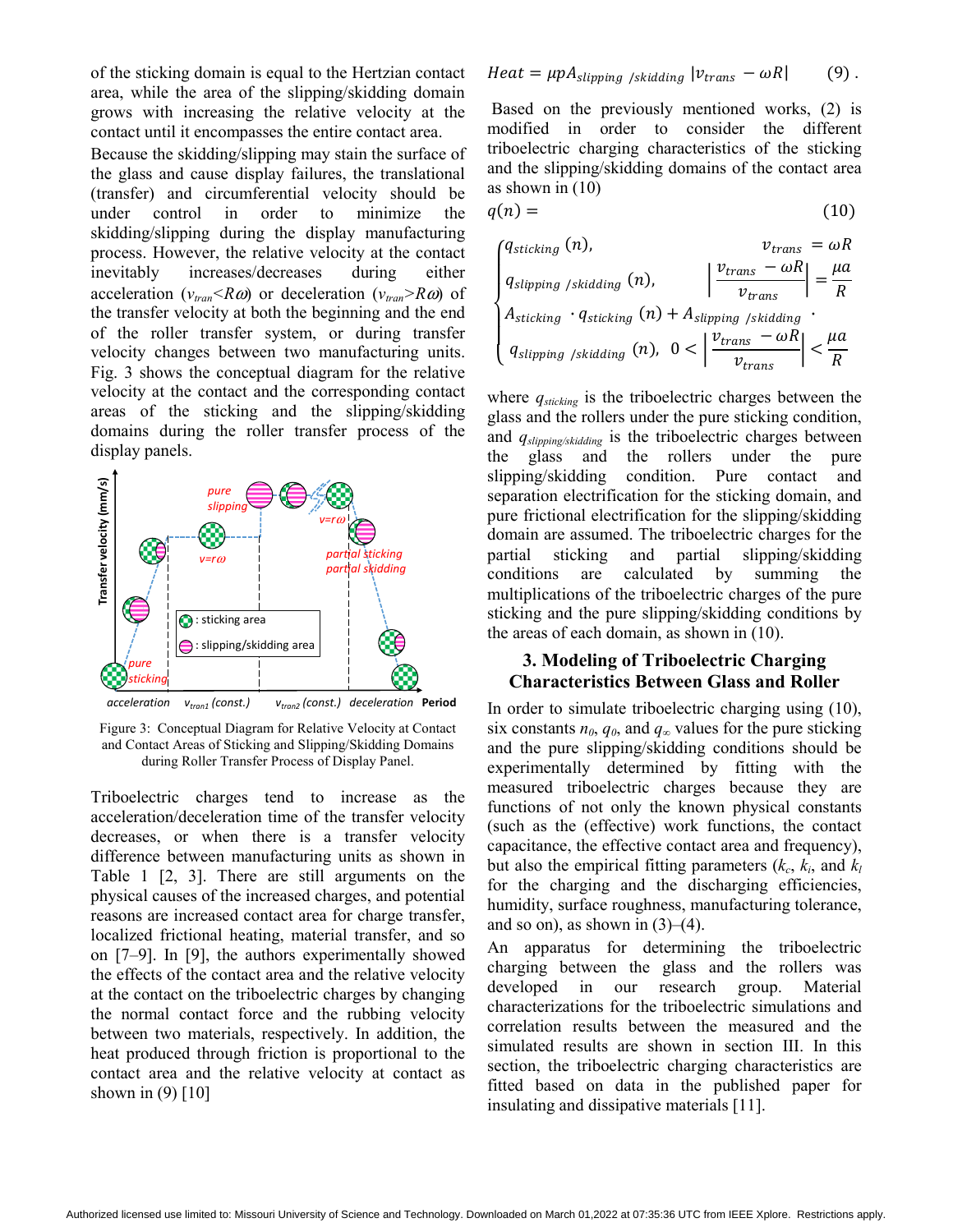Fig. 4 shows the modeled triboelectric charging characteristics between the glass and a single roller as the function of the number of the contacts for the purpose of simulation tool development. For the sample selected it was observed that the accumulated charges with the dissipative material were larger than those with the insulating material, and the charging time was also faster with the dissipative material [11]. The authors experimentally show that static dissipative surfaces can charge up insulating surfaces more efficiently than actual insulating surfaces in the case of friction between grounded static dissipative and insulating surfaces, and emphasize that triboelectric charging is highly related to the test arrangement and insulators must be evaluated case by case.

We analyzed the triboelectric charging behavior of the display panels during roller transfer processing by using the aforementioned electrical and mechanical models and the modeled triboelectric charging characteristics. In order to obtain the best possible prediction of the quantity of the triboelectric charges, fitting of the empirical parameters should be conducted with the same materials of the roller transfer system, which is discussed in section III in detail.



Figure 4: Modeled Triboelectric Charging Characteristics between Glass and Insulating/Dissipative Roller.

### **B. Simulated Triboelectric Charging of Display Panels**

#### **1. Charge Distribution Beneath Display Panel**

Fig. 5 shows the schematic diagram of the roller transfer system of the display panels, where *sshaft* and *sroller* are the spacing between the shafts and the rollers, respectively, and *ldisplay* and *wdisplay* are the length and the width of the display panel,

respectively. The values of *wroller*, *ldisplay*, and *wdisplay* are 10, 2200, and 1870, all in mm, respectively. Two different combinations for the values of *droller* and *sshaft* are used; 60 and 150 (case 1), and 180 and 450 (case 2), all in mm, respectively. The transferred distance, *dtransfer*, is determined by the transfer velocity and the E-field calculation time.



Figure 5: Schematic Diagram of Display Panel Conveyor.

Fig. 6 (a) shows the transient triboelectric charges on the bottom of the display panel at 5 and 15 sec with a 100 mm/sec transfer velocity, and rollers are assumed to be made of dissipative material. Fig. 6 (b) shows the transient triboelectric charges on the bottom of the display panel with the same condition, but now assuming insulating rollers. In both of cases, the diameter of the rollers and the spacing between the shafts is 60 mm and 150 mm, respectively. The maximum values of the triboelectric charge density with the dissipative and the insulating rollers at 15 sec are 10.5 nC/mm<sup>2</sup> and 3.8 nC/mm<sup>2</sup>, respectively. The triboelectric charges with the dissipative rollers reach the saturation value of triboelectric charging faster than those with the insulating rollers.



Figure 6: Transient Triboelectric Charge Distributions on the bottom of Display Panel at  $t=5$  sec and  $t=15$  sec with a 100 mm/sec transfer velocity (a) Rollers with Dissipative Material and (b) Rollers with Insulating Material.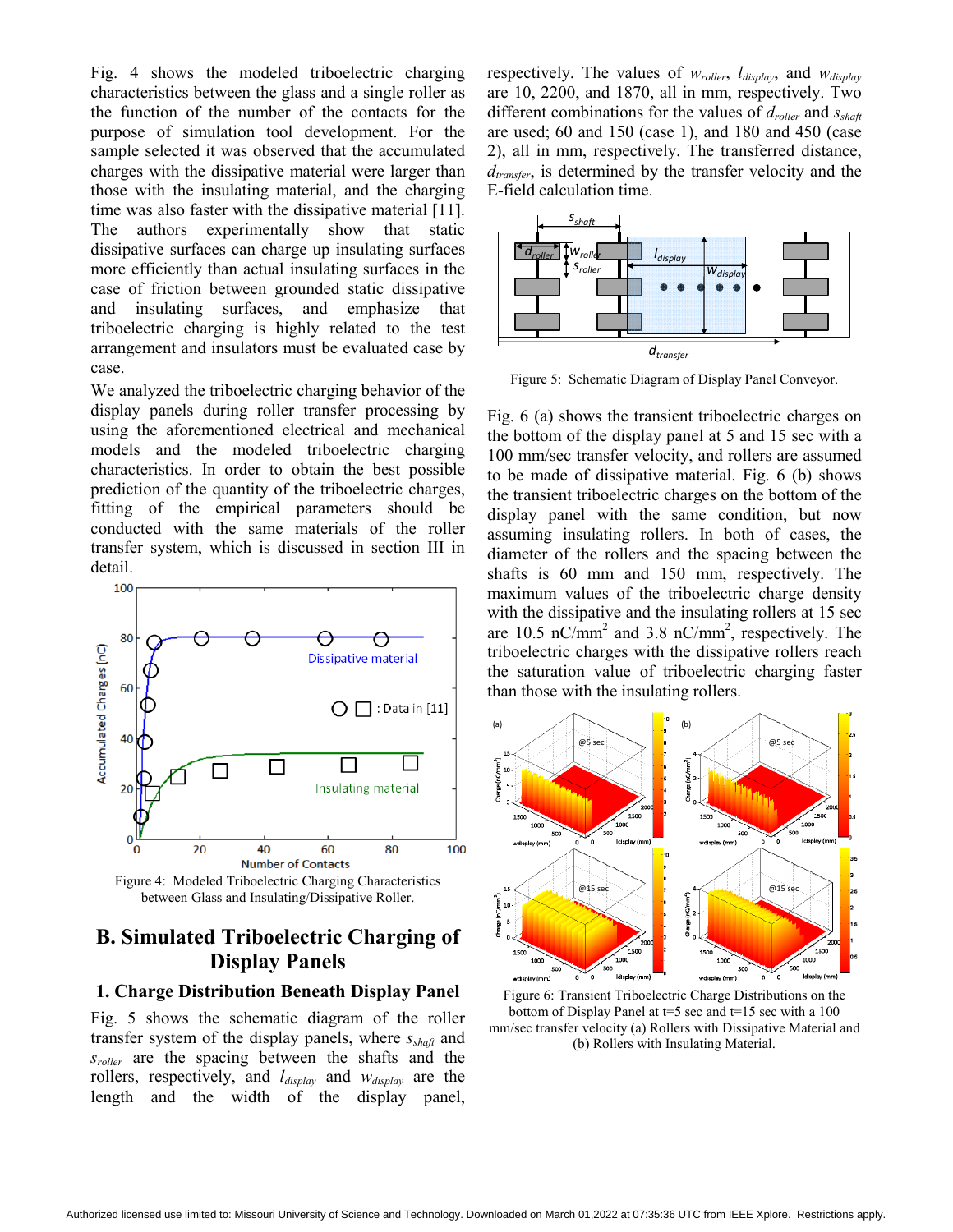#### **2. E-field Distribution on Display Panel**

Fig. 7 (a) and (b) show potential distributions on bare glass at 15 sec using a transfer velocity of 100 mm/sec. The insulating materials for the combination of case 1 and 2 are used. Three lines of rollers are considered.



Figure 7: Potential Distribution at 15 sec (a) Case 1:  $d_{\text{roller}} = 60$  and *sshaft*=150 mm and (b) Case 2: *droller*=180 and *sshaft*=450 mm.

The peak potential of case 2 is 1.7 times higher than that of case 1 because the increased distance from the ground which is linearly proportional to the diameter of the rollers. Both of the cases are simulated under rolling condition without considering slipping.

## **III. Material Characterizations and Correlation between Measured and Simulated Results**

### **A. Descriptions of Characterizations and Measurements Setup**

Fig. 8 shows the fabricated apparatus for the characterizations of the roller and the glass materials and the measurements of the triboelectric charges of the roller transfer process, where the width and the transfer length of the apparatus are 61 cm and 188 cm, respectively. The stepper motors are used to control the rotational speed of the rollers and to control the height of the lift pins. The glass travels back and forth on the rollers by changing the rotational direction of the rollers, and the acceleration/deceleration time of the transfer velocity is also controllable. The lift pins are used to investigate the effect of the height of the glass from the ground on the electrostatic voltages on the glass and for charge creation during lift off from a metallic platform.

Several design parameters such as the diameter of the rollers, the spacing between the rollers, and the spacing between the shafts are mechanically adjustable. Insulating UHMW (ultra-high-molecularweight) polyethylene was used to fabricate the rollers. Alkaline earth boro-aluminosilicate glasses are used for the characterizations of the materials and the measurements of the triboelectric charging.



Figure 8: Fabricated Apparatus for Characterizations of Roller and Glass Materials and Measurements of Triboelectric Charging of Roller Transfer Process

The triboelectric charges were measured using a Faraday cup and the ES103 solid state electrometer from ESDEMC Technology LLC. The TREK model 347 electrostatic voltmeter was used to measure a voltage that leads to a field cancellation on the glass and the rollers [12]. In order to control the ambient humidity and temperature all of the characterizations and the measurements were conducted in the climate chamber with  $30\%$  humidity and  $22^{\circ}$ C ambient temperature [13]. In this work the 30% R.H. was selected, which is the lowest reliable level of humidity at 22° C which can be achieved in the climate chamber in summer months. Follow up experiments in the winter will allow lower humidity. The rollers and the glasses are cleaned using 91% isopropyl alcohol and preconditioned in the climate chamber for a minimum of twelve hours.

Firstly, the material characterizations were conducted by changing the number of the contacts, and based on the characterization results the required simulation parameters were extracted. As the next step, the multiphysics simulation of the triboelectric charging was conducted with different operating conditions and compared to measurements.

#### **B. Characterization of Materials**

In this work, the triboelectric charging characteristics under rolling without the slipping condition were studied. Because the triboelectric charges are dependent on the relative velocity at the contact and there are velocity changes due to the acceleration and the deceleration periods at both ends of the roller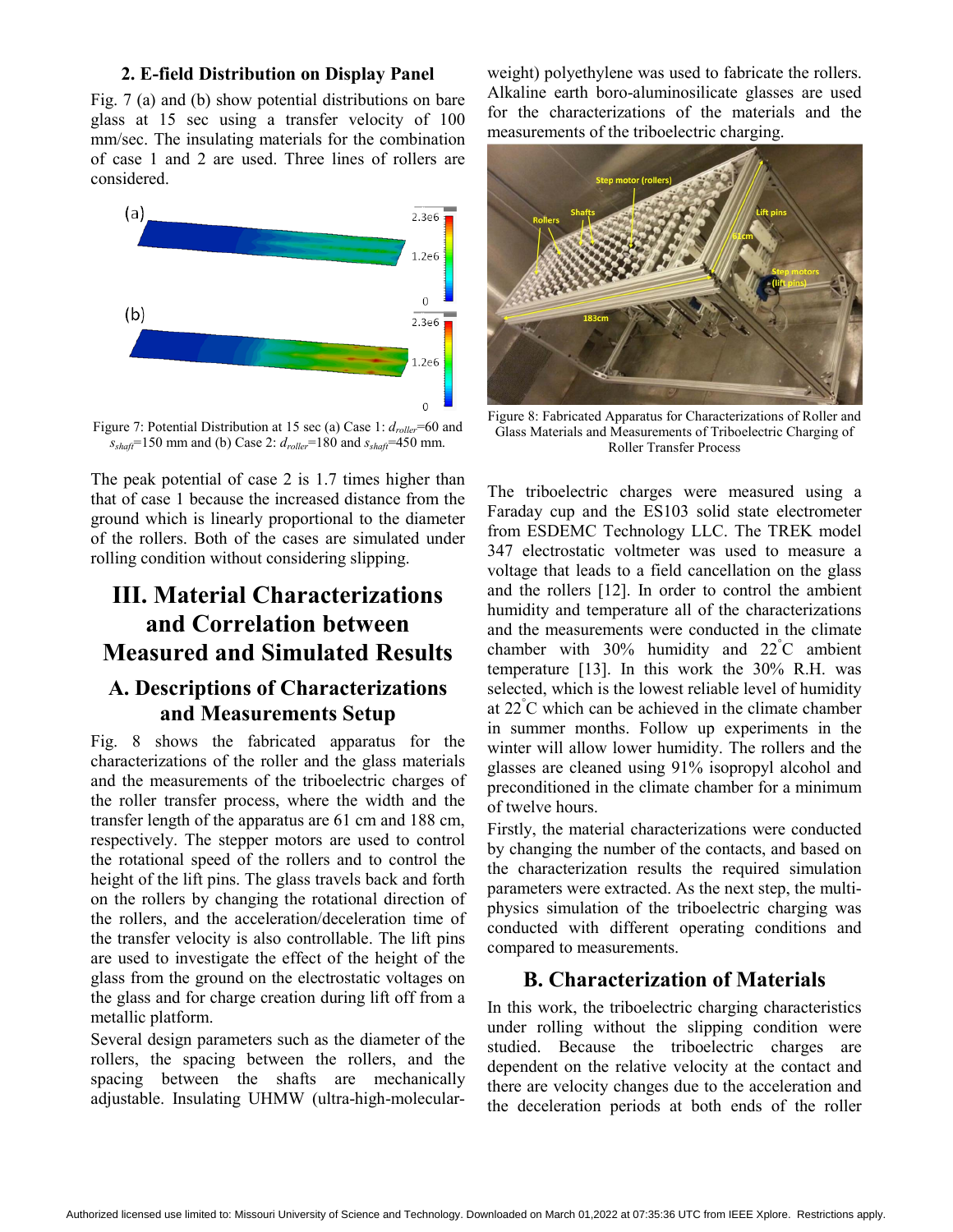transfer system, two-step measurements were conducted in order to extract the triboelectric charges of the sticking domain only. The proposed method can also be applied to the triboelectric charging characterizations for the rolling with slipping condition, which is a future work.



Figure 9: Transfer Velocity Conditions for Material Characterizations (a) with Acceleration and Deceleration Periods and (b) with Acceleration, Steady-state, and Deceleration Periods

First, the glass on the roller transfer system travelled back and forth with only the acceleration and the deceleration periods as shown in Fig. 9 (a), and the triboelectric charges on the glass were measured using the Faraday cup and the solid state electrometer. The triboelectric charges were measured again within the constant velocity period, as well as during the acceleration and the deceleration periods as shown in Fig. 9 (b). Using these two measured triboelectric charges, the triboelectric charges under the rolling without slipping condition were de-embedded.

Table 2: Driving Conditions of Roller Transfer System for Material Characterization

|                      | <b>Driving condition</b> | <b>Parameter</b> | Value                               |
|----------------------|--------------------------|------------------|-------------------------------------|
| Transfer<br>velocity | Acceleration<br>(1 sec)  | Rate $(m/s2)$    | 1/10                                |
|                      |                          | Displacement (m) | 0.05                                |
|                      | Deceleration<br>(1 sec)  | Rate $(m/s^2)$   | 1/10                                |
|                      |                          | Displacement (m) | 0.05                                |
|                      | Steady-state<br>(9 sec)  | Velocity (m/s)   | 1/10                                |
|                      |                          | Displacement (m) | 0.9                                 |
| Transfer<br>distance | 1 movement               | FWD+RVS (m)      | $1.0 + 1.0$                         |
|                      | Number of<br>movements   | (times)          | 30/60/90/<br>. 1<br>420/450         |
|                      | Number of<br>contacts    | (times)          | 600/1200/<br>$1800/$ /<br>8400/9000 |

The de-embedding was conducted by subtracting the triboelectric charges during the acceleration and deceleration periods from those having completed full periods. The driving conditions of the roller transfer system are summarized in Table 2.

Fig. 10 shows the measured triboelectric charge densities on the glass as the function of the number of contacts: the solid blue circles show the charge density with the driving conditions of the acceleration and the deceleration periods only, and the solid black triangles show the charge density with the driving conditions of the acceleration, the constant velocity, and the deceleration periods. The solid red squares show the de-embedded triboelectric charge density based only on the steady-state transfer velocity period. With less than 2400 number of contacts the measured triboelectric charges due to the acceleration and the deceleration periods are higher than those due to the steady-state transfer velocity period, however, the triboelectric charges due to the acceleration and the deceleration periods reached the saturated values of the triboelectric charging faster than the triboelectric charges due to the steady-state transfer velocity period.



Figure 10: Measured (Solid Black Triangles, Solid Blue Circles, and Solid Red Squares) and Simulated (Purple Line) Triboelectric Charge Densities on Glass

The empirical parameters are extracted using the measured triboelectric charges. The purple line shows the simulated triboelectric charge density due to the steady-state transfer velocity period, and they show good agreements with the measured the triboelectric charge density due to the steady-state transfer velocity period.